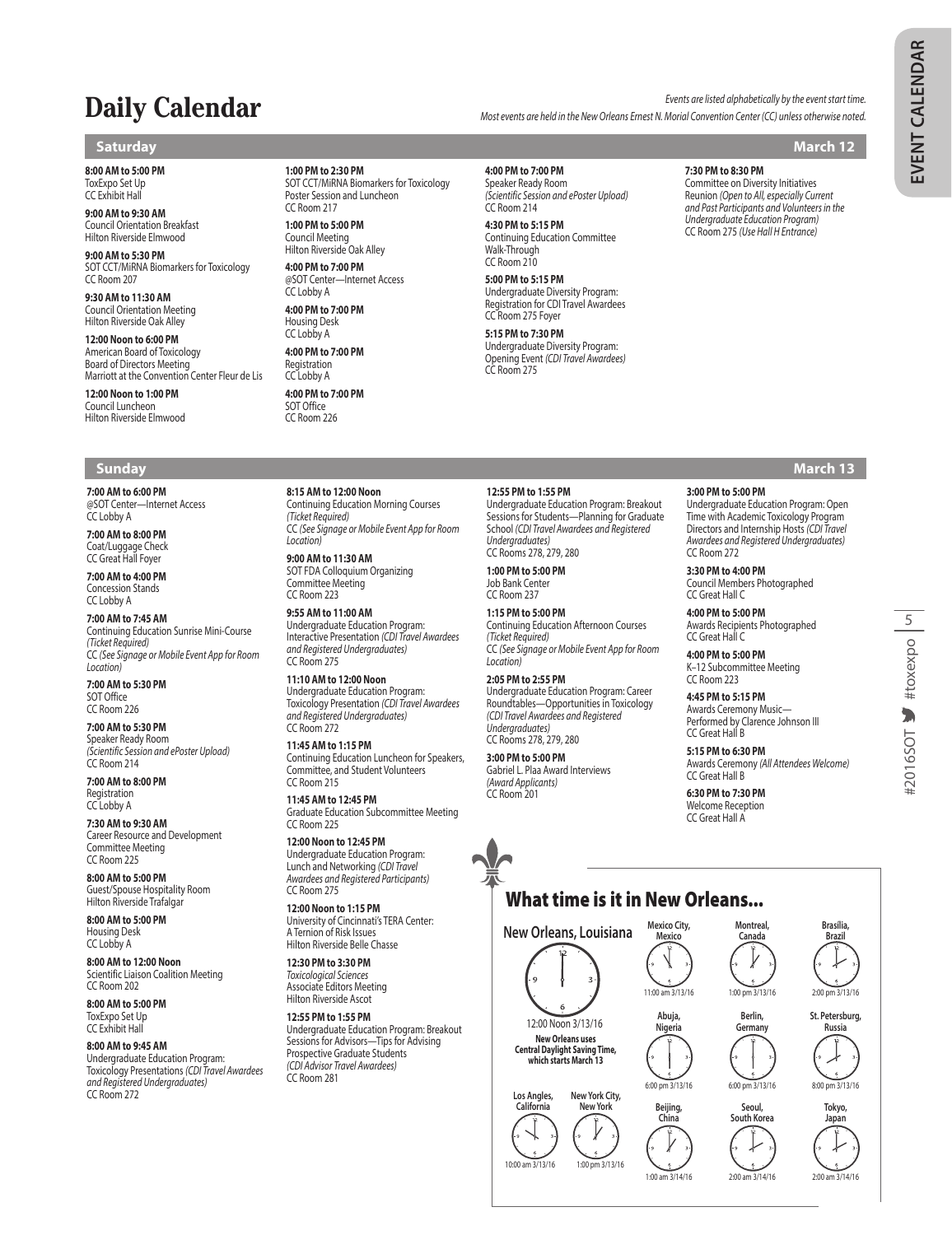**Sunday** (Continued) **March 13 March 13 March 13 March 13** 

# **7:00 PM to 8:00 PM**

25-Year (Or More) Member Reception *(By Invitation Only)* CC Lobby A Lounge

### **7:30 PM to 10:30 PM** Arizona Night Hilton Riverside Oak Alley

**7:30 PM to 10:00 PM** Lovelace Respiratory Research Institute's Annual Reception Hilton Riverside River Room

**7:30 PM to 9:00 PM** Student/Postdoctoral Scholar Mixer *(Ticket Required)* CC La Nouvelle Orleans Ballroom B

**8:00 PM to 10:00 PM** Harihara Mehendale Retirement Celebration Hilton Riverside Versailles Ballroom

**8:15 AM to 12:00 Noon**

**Continuing Education Morning Courses**

# **Scientific Program Overview by Day & Time**

# **Sunday March 13**

**7:00 AM to 7:45 AM**

# **Continuing Education Sunrise Mini-Course**

**SR01** Basic Principles and Practices for Applying Epigenetics in Mechanistic Toxicology

*Pick up a course location flyer upon entering the convention center or see signage at the CE booths on the Second Floor for room assignments.*

| AM02 | Advancing the Detection, Imaging, and<br>Pitfalls in Monitoring Oxidative Stress in<br><b>Health and Disease</b>                          |
|------|-------------------------------------------------------------------------------------------------------------------------------------------|
| AM03 | Adverse Outcome Pathway (AOP)<br>Development and Evaluation                                                                               |
| AM04 | Contribution of Mitochondria to Drug-<br><b>Induced Organ Toxicities</b>                                                                  |
| AM05 | Discovery and Validation of miRNA Biomarkers<br><b>Bridging Preclinical and Clinical Toxicity:</b><br>Lessons Learned from Hepatotoxicity |
| AM06 | <b>Embryology and Developmental Toxicity</b><br>Testing                                                                                   |
|      |                                                                                                                                           |

**AM07** Next-Generation Sequencing in Toxicogenomics

| 1. 1.3 FIVI LU .3.UU FIVI                     |                                                                                                                             |  |  |
|-----------------------------------------------|-----------------------------------------------------------------------------------------------------------------------------|--|--|
| <b>Continuing Education Afternoon Courses</b> |                                                                                                                             |  |  |
| <b>PM08</b>                                   | Approaches to Investigate and Assess Risks<br>Associated with Drug-Induced Liver Injury<br>(DILI)                           |  |  |
| <b>PM09</b>                                   | <b>Exploring Chemical Space in the New Toxicity</b><br>Testing Paradigm: From Data Curation to<br>Computational Simulations |  |  |
| <b>PM10</b>                                   | Genetics and Population Variability in<br>Chemical Toxicity: The What, the How, and So<br>What?                             |  |  |
| <b>PM11</b>                                   | Human Health Risk Assessment: A Case Study<br><b>Application of Principles</b>                                              |  |  |
| <b>PM12</b>                                   | Unique Approaches to Safety Assessment of<br>Gene, Cell, and Nucleic Acid-Based Therapies                                   |  |  |
| <b>PM13</b>                                   | Zebrafish As a Tool in Toxicology and Drug<br>Discovery Screening                                                           |  |  |

**1:15 PM to 5:00 PM**

# At the heart of ToXchange is an enhanced **SOT membership directory that allows you to** stand out and be seen!

• Create a customized SOT Member "My Page"

- Update your "My Page" 24/7
- Search for and find other SOT members based
- on their profile information
- Be identified by SOT members based on your profile information
- Communicate with your SOT peers with
- easy-to-use, secure networking tools • Participate in blogs, community
- discussions, and much more!

Plus, you can link to your other social networks, making ToXchange your one-stop professional online resource.

Hosted on a safe and secure network platfrom, ToXchange is specifically designed for SOT Members.

> Visit the SOT Pavillion, booth 500 in the Exhibit Hall, for on-site information.

*It's YOUR Network. Be a part of it.* **www.toXchange.org**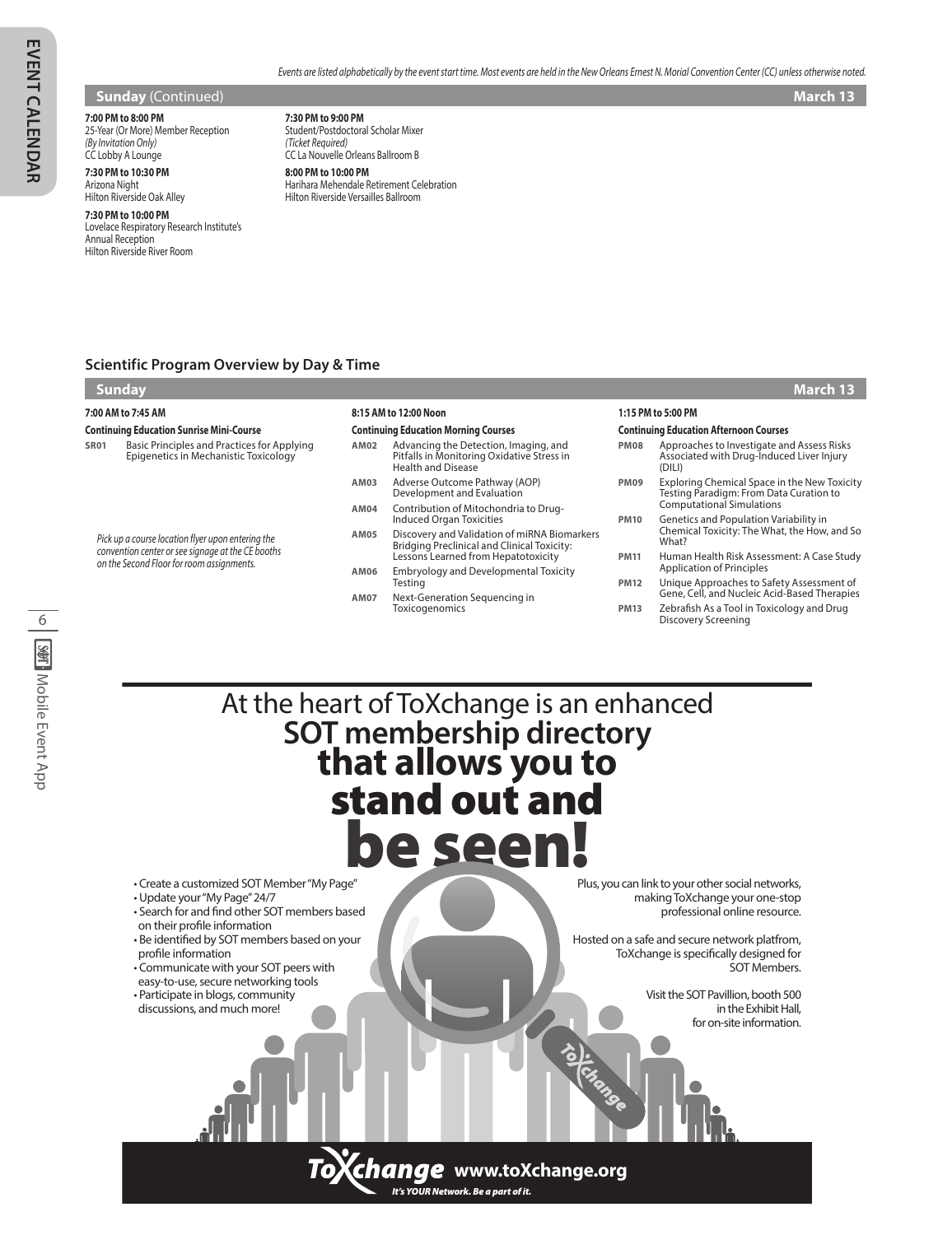# **Monday March 14**

**6:15 AM to 7:45 AM** SOT Mentoring Breakfast *(Registration Required)* CC Room R01

**6:30 AM to 8:00 AM** Carcinogenesis Specialty Section Officers Meeting Marriott at the Convention Center Julia

**6:30 AM to 8:00 AM** Clinical and Translational Toxicology Specialty Section Officers Meeting CC La Nouvelle Orleans Ballroom B

**6:30 AM to 8:00 AM** Dermal Toxicology Specialty Section Officers Meeting CC La Nouvelle Orleans Ballroom B

**6:30 AM to 8:00 AM** Food Safety Specialty Section Officers Meeting CC La Nouvelle Orleans Ballroom B

**6:30 AM to 8:00 AM** Immunotoxicology Specialty Section Officers Meeting CC La Nouvelle Orleans Ballroom B

**6:30 AM to 8:00 AM** *In Vitro* and Alternative Methods Specialty Section Officers Meeting CC La Nouvelle Orleans Ballroom B

**6:30 AM to 8:00 AM** Inhalation and Respiratory Specialty Section Officers Meeting CC La Nouvelle Orleans Ballroom B

**6:30 AM to 8:00 AM** Mechanisms Specialty Section Officers Meeting CC La Nouvelle Orleans Ballroom B

**6:30 AM to 8:00 AM** Mixtures Specialty Section Officers Meeting Café Adelaide

**6:30 AM to 7:45 AM** Molecular and Systems Biology Specialty Section Officers Meeting Hilton Riverside Le Croissant

**6:30 AM to 8:00 AM** Neurotoxicology Specialty Section Officers Meeting CC La Nouvelle Orleans Ballroom B

**6:30 AM to 8:00 AM** Past Presidents Breakfast CC Room 215

**6:30 AM to 8:00 AM** Regulatory and Safety Evaluation Specialty Section Officers Meeting CC Room 240

**6:30 AM to 8:00 AM** Risk Assessment Specialty Section Officers Meeting CC La Nouvelle Orleans Ballroom B

**6:45 AM to 7:45 AM** Women in Toxicology Special Interest Group Executive Committee Meeting Hilton Riverside Durham

**7:00 AM to 6:00 PM** @SOT Center—Internet Access CC Lobby A

**7:00 AM to 6:00 PM** Coat/Luggage Check CC Great Hall Foyer

**7:00 AM to 4:00 PM** Concession Stands CC Lobby A

**7:00 AM to 5:00 PM** Registration CC Lobby A

**7:00 AM to 5:00 PM** SOT Office CC Room 226

**7:00 AM to 5:00 PM** Speaker Ready Room *(Scientific Session and ePoster Upload)* CC Room 214

**7:00 AM to 8:00 AM** Reproductive and Developmental Toxicology Specialty Section Officers Meeting CC Room 224

**7:00 AM to 7:45 AM** Scientific Program Committee Walk-Through CC Room 206

**7:30 AM to 9:30 AM** Poster Set Up *(See Poster Session Schedule or Mobile Event App for Details)* CC Exhibit Hall

**8:00 AM to 9:20 AM** Daily Plenary Session: Regenerative Medicine and Tissue Engineering, *Lecturers: Doris Taylor, Texas Heart Institute; and Joan Nichols, University of Texas Medical Branch* CC Great Hall A

**8:00 AM to 5:00 PM** Guest/Spouse Hospitality Room Hilton Riverside Trafalgar

**8:00 AM to 5:00 PM** Housing Desk CC Lobby A

**8:00 AM to 3:30 PM** Undergraduate Diversity Program Meeting Participation CC

**9:00 AM to 10:00 AM** Exhibitor-Hosted Session: Covance CC Room 212

**9:00 AM to 10:00 AM** Exhibitor-Hosted Session: SOLVO Biotechnology CC Room 211

**9:00 AM to 10:00 AM** Exhibitor-Hosted Session: TERA Center, University of Cincinnati CC Room 213

**9:00 AM to 10:00 AM** Exhibitor-Hosted Session: US Environmental Protection Agency CC Room 205

**9:00 AM to 5:00 PM** Job Bank Center CC Room 237

**9:15 AM to 10:15 AM** Complimentary Coffee CC Exhibit Hall

**9:15 AM to 2:00 PM** Concession Stands CC Exhibit Hall

**9:15 AM to 4:30 PM** SOT Pavilion, Booth 500 CC Exhibit Hall

**9:15 AM to 4:30 PM** ToxExpo Exhibits Open CC Exhibit Hall

**9:30 AM to 11:30 AM** IUTOX Global Collaboration Coffee CC Rivergate Room

**9:30 AM to 12:45 PM** Poster Sessions CC Exhibit Hall

**9:30 AM to 4:30 PM** Research Funding Insights CC Room 204

**9:30 AM to 12:15 PM** Scientific Sessions CC *(See Session Index on Pages 106–112 or Mobile Event App for Room Locations)*

**10:00 AM to 11:00 AM** Trainee Discussion with Plenary Session Presenters: Drs. Taylor and Nichols *(Ticket Required; Limited Seating)* CC Lobby A Lounge

**10:30 AM to 11:30 AM** Exhibitor-Hosted Session: American Preclinical Services CC Room 205

**10:30 AM to 11:30 AM** Exhibitor-Hosted Session: Envigo CC Room 213

**10:30 AM to 11:30 AM** Exhibitor-Hosted Session: Lhasa Limited CC Room 212

*Events are listed alphabetically by the event start time. Most events are held in the New Orleans Ernest N. Morial Convention Center (CC) unless otherwise noted.*

**10:30 AM to 11:30 AM** Exhibitor-Hosted Session: NeuroScience Associates, Inc. CC Room 211

**11:30 AM to 1:00 PM** *In Vitro* Toxicology Lecture and Luncheon: Multicellular Model Systems for *In Vitro* Toxicity Testing—Strengths and Challenges, *Lecturer: Norbert E. Kaminski, Michigan State University (Ticket Required)* CC La Nouvelle Orleans Ballroom B

**11:45 AM to 12:15 PM** Global Gallery of Toxicology Poster Session—Representative Attended *(Near SOT Pavilion, Booth 500)* CC Exhibit Hall

**11:45 AM to 12:15 PM** Regional Chapter, Special Interest Group, and Specialty Section Poster Sessions— Representative Attended *(Near SOT Pavilion, Booth 500)* CC Exhibit Hall

**12:00 Noon to 1:30 PM** Continuing Education Committee Meeting CC Room 224

**12:00 Noon to 1:00 PM** Exhibitor-Hosted Session: Data Sciences International CC Room 205

**12:00 Noon to 1:00 PM** Exhibitor-Hosted Session: Inhalation Sciences Sweden AB CC Room 211

**12:00 Noon to 1:00 PM** Exhibitor-Hosted Session: Qualyst Transporter Solutions, LLC CC Room 213

**12:00 Noon to 1:00 PM** Exhibitor-Hosted Session: US Environmental Protection Agency CC Room 212

**12:00 Noon to 1:30 PM** Research Funding Luncheon: Multiple Perspectives on the Grant Process CC Room R01

**12:00 Noon to 1:30 PM** Special Interest Group Collaboration Group Meeting CC Room 202

**12:15 PM to 1:45 PM** Biotechnology Specialty Section Mentoring Luncheon CC Room 236

**12:15 PM to 1:45 PM** Ethical, Legal, and Social Issues Specialty Section Meeting/Luncheon Marriott at the Convention Center River Bend Ballroom 1

**12:15 PM to 1:45 PM** HESI Luncheon Seminar Hilton Riverside Jefferson Ballroom

**12:15 PM to 2:00 PM** Mid-Atlantic Regional Chapter Luncheon Calcasieu Restaurant

**12:15 PM to 1:45 PM** Risk Assessment Specialty Section Mentoring Luncheon CC Room 235

**12:15 PM to 1:45 PM** Toxicologic and Exploratory Pathology Specialty Section Meeting/Luncheon Marriott at the Convention Center River Bend Ballroom 2

**12:30 PM to 1:20 PM**

Merit Award Lecture: Forty-Five Years Modeling Dose-Response Relationships: An Unanticipated Career! *Lecturer: Melvin Andersen, ScitoVation LLC* CC Room R08

**12:30 PM to 2:00 PM** Northeast Regional Chapter Student Luncheon Marriott at the Convention Center Julia

**12:30 PM to 1:50 PM** Scientific Sessions CC *(See Session Index on Pages 106–112 or Mobile Event App for Room Locations)*

**12:45 PM to 1:00 PM** Announcement of Daily Winner of Diamond Level Supporter Exhibitor Drawing CC Exhibit Hall

**12:50 PM to 1:15 PM** Poster Set Up *(See Poster Session Schedule or Mobile Event App for Details)* CC Exhibit Hall

**1:15 PM to 4:30 PM** Poster Sessions CC Exhibit Hall

**1:30 PM to 2:30 PM** Exhibitor-Hosted Session: BioReliance CC Room 205

**1:30 PM to 2:30 PM** Exhibitor-Hosted Session: Charles River CC Room 212

**1:30 PM to 2:30 PM** Exhibitor-Hosted Session: MPI Research CC Room 211

**1:30 PM to 2:30 PM** Exhibitor-Hosted Session: Phase Holographic Imaging CC Room 213

**1:30 PM to 2:30 PM** Meet the Directors: A Conversation with Linda Birnbaum, NIEHS; and Pamela McInnes, NCATS CC Room 220

**2:00 PM to 4:45 PM** Scientific Sessions CC *(See Session Index on Pages 106–112 or Mobile Event App for Room Locations)*

**2:00 PM to 3:00 PM** Specialty Section Collaboration and Communication Group Meeting CC Room 202

**2:30 PM to 3:30 PM** Complimentary Lemonade and Popcorn CC Exhibit Hall

**3:00 PM to 4:00 PM** Exhibitor-Hosted Session: In Vitro ADMET Laboratories LLC CC Room 205

**3:00 PM to 4:00 PM** Exhibitor-Hosted Session: Litron Laboratories CC Room 213

**3:00 PM to 4:00 PM** Exhibitor-Hosted Session: MultiCASE Inc CC Room 211

**3:00 PM to 4:00 PM** Exhibitor-Hosted Session: Sinclair Research Center CC Room 212

**3:30 PM to 4:30 PM** Undergraduate Diversity Program: Host Mentor and Peer Mentor Meeting CC Room 281

**3:30 PM to 4:30 PM** Undergraduate Diversity Program: Presentation *(CDI Travel Awardees)* CC Room 275

7

#2016SOT V #toxexpo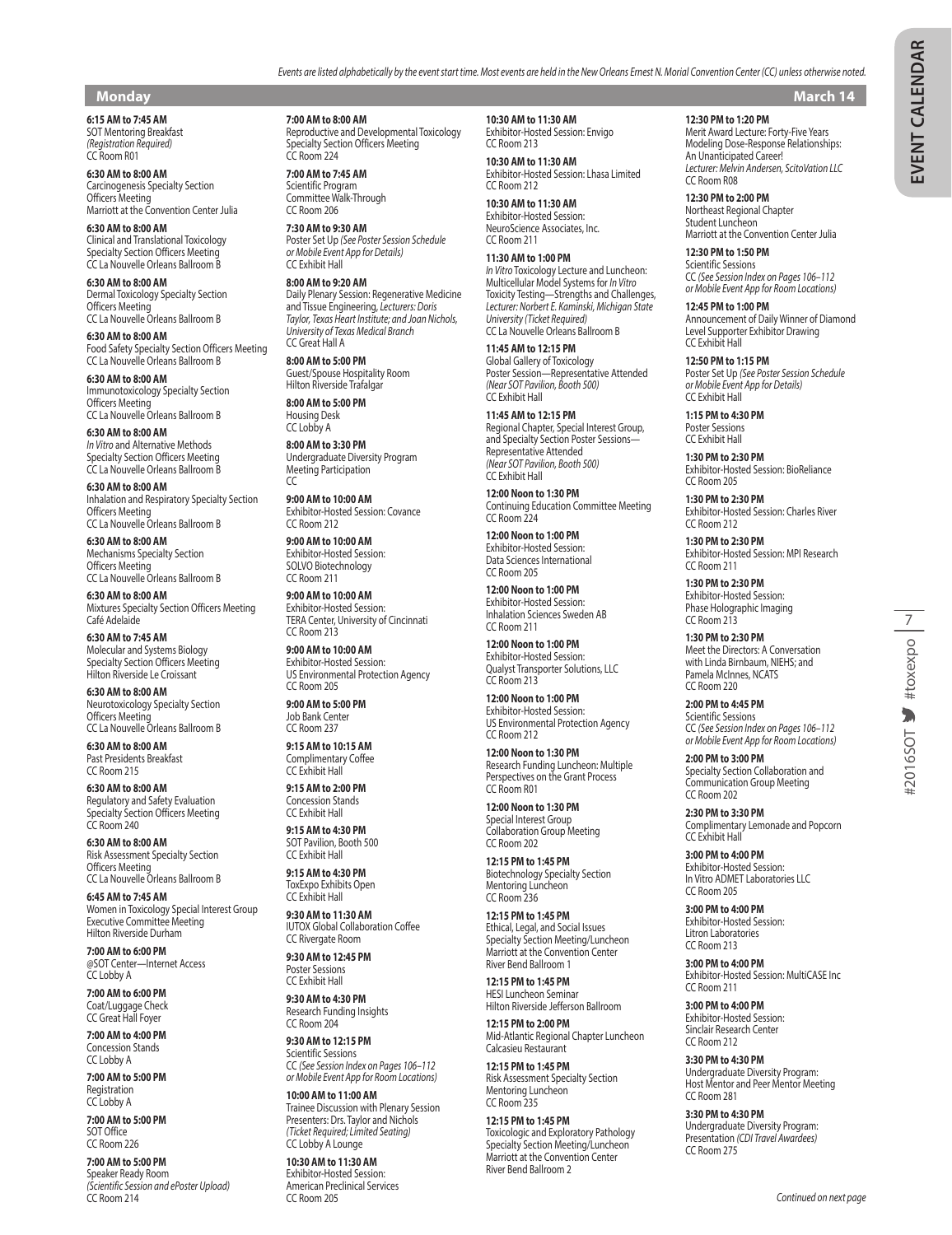# **Monday** (Continued) **March 14**

### **4:30 PM to 5:30 PM**

Exhibitor-Hosted Session: InSphero Inc. CC Room 205 **4:30 PM to 5:30 PM**

Exhibitor-Hosted Session: InStem CC Room 212

**4:30 PM to 5:30 PM** Exhibitor-Hosted Session: Seahorse Bioscience, a part of Agilent Technologies CC Room 211

**4:30 PM to 5:30 PM** Undergraduate and K–12 Education Networking CC Room 223

**4:30 PM to 5:00 PM** Undergraduate Diversity Program: Program Closing Session *(CDI Travel Awardees)* CC Room 275

**4:45 PM to 6:15 PM** American Board of Toxicology Open Mixer Hilton Riverside Versailles Ballroom

**4:45 PM to 6:15 PM** Michigan and Allegheny-Erie Regional Chapters Joint Reception Hilton Riverside Grand Salon 13

**4:45 PM to 6:30 PM** Ohio Valley Regional Chapter Reception Poppy's Time Out Sports Bar

**4:45 PM to 6:45 PM** Roundtable of Toxicology Consultants Annual Business Meeting Hilton Riverside Melrose

### **4:45 PM to 6:00 PM**

SOT/EUROTOX Debate: Preclinical (Safety) Toxicology Testing Predicts the Clinical Outcome, *Lecturers: Thomas M. Monticello, Amgen, Inc.; and Ruth Roberts, ApconiX Ltd* CC Great Hall B

**5:00 PM to 9:00 PM** American Association of Chinese in Toxicology Special Interest Group Distinguished Chinese Toxicologist Lectureship Award and Reception Hilton Riverside Grand Ballroom D

**5:00 PM to 7:00 PM** COSMOS DB Data Share Point Launch Event Hilton Riverside Ascot

### **5:00 PM to 6:00 PM** Human Toxicology Project Consortium: Priorities and Opportunities for Replacement of Animal Tests: A Discussion with NICEATM and ICCVAM Leadership Hilton Riverside Belle Chasse

**5:00 PM to 6:30 PM** *In Vitro* Models for Tobacco Regulatory Science: Collaborative Efforts in Respiratory Toxicology Hilton Riverside Fountain

**5:00 PM to 6:30 PM** Midwest Regional Chapter Mixer Hilton Riverside Grand Salon 7

**5:00 PM to 6:15 PM** Toxicologists of African Origin Special Interest Group Networking Event Mulate's Restaurant

**5:30 PM to 7:30 PM** Lone Star and South Central Regional Chapters Mixer

Bei Tempi Ristorante **5:30 PM to 7:30 PM** Pacific Northwest Regional Chapter Reception Annunciation Restaurant

*Events are listed alphabetically by the event start time. Most events are held in the New Orleans Ernest N. Morial Convention Center (CC) unless otherwise noted.*

**6:00 PM to 7:30 PM** Biological Modeling Specialty Section Meeting/Reception Hilton Riverside Grand Salon 18

**6:00 PM to 7:30 PM** Biotechnology Specialty Section Meeting/Reception Hilton Riverside Grand Salon 3

**6:00 PM to 7:30 PM** Dermal Toxicology Specialty Section Meeting/Reception Hilton Riverside Grand Salon 20

**6:00 PM to 9:00 PM** Korean Toxicologists Association in America Special Interest Group Meeting/Reception Singha Thai Cafe

**6:00 PM to 7:30 PM** Mechanisms Specialty Section Meeting/Reception Hilton Riverside Grand Ballroom C

**6:00 PM to 11:00 PM** MPI Research: Got Science? Marriott at the Convention Center Blaine Kern Ballroom

**6:00 PM to 7:30 PM** Regulatory and Safety Evaluation Specialty Section Meeting/Reception Hilton Riverside Grand Ballroom A

**6:00 PM to 7:30 PM** Reproductive and Developmental Toxicology Specialty Section Meeting/Reception Hilton Riverside Grand Ballroom B

**6:00 PM to 8:00 PM** Southeastern Regional Chapter Reception Drago's Seafood Restaurant

**6:00 PM to 8:00 PM** St. John's University Alumni and Friends Dinner Hilton Riverside Compass

**6:00 PM to 7:30 PM** Stem Cells Specialty Section Meeting/Reception Hilton Riverside Grand Salon 12

**6:00 PM to 9:00 PM** *Toxicological Sciences*/Oxford University Press Appreciation Dinner *(By Invitation Only)* Annunciation Restaurant

**6:30 PM to 7:45 PM** Toxicologists of African Origin Special Interest Group Reception Mulate's Restaurant

**7:00 PM to 9:30 PM** Association of Scientists of Indian Origin Special Interest Group Reception Marriott at the Convention Center River Bend Ballroom

# **Scientific Program Overview by Day & Time**

# **Monday March 14**

8

**SWT: Mobile Event App** 

# **8:00 AM to 9:20 AM**

- **DAILY PLENARY SESSION**
- Regenerative Medicine and Tissue Engineering *Lecturers: Doris Taylor, Texas Heart Institute; and Joan Nichols, University of Texas Medical Branch* (Great Hall A)

### **9:30 AM to 12:15 PM**

- **SYMPOSIUM SESSION**
- Opening the Black Box: Understanding the Molecular Mechanisms of Developmental Toxicity (Great Hall B)

### **WORKSHOP SESSIONS**

• Dietary Exposures to Heterocyclic Amines As a Potential Risk Factor for Neurological Disease (Room R04)

### • Mitochondria As the Central Target of Environmental Contaminants, Pharmaceutical Agents, and Toxicants: Mechanisms of Toxicity and Disease (Room 220)

- Nanotoxicology and Ocular Drug Delivery: One Size Does Not Fit All (Room R02)
- Scientific Reproducibility: Does This Pose a Problem for 21st Century Toxicology? (Great Hall A)
- The Cancer Risk Assessment for Ingested Hexavalent Chromium: Challenges and Controversies (Room 217)
- Transient Receptor Potential A1 (TRPA1) Cation Channels: Fluttering Hearts, Headaches and Hot Flashes—Can One "Environmental Sensor" Be the Cause of All the Pain?
- (Room 208)

# **REGIONAL INTEREST SESSION**

• The Toxicological Implications of the Gulf Oil Spill: Research Accomplishments and Research Needs (Room R08)

# **PLATFORM SESSIONS**

- Investigating Mode of Action in Chemical Carcinogenesis (Room 206)
- Ozone Research (Room R06)

### **9:30 AM to 12:45 PM**

- **POSTER SESSIONS** (Exhibit Hall—*See Poster Board Map on pages 113–117*)
- Arsenic Toxicity
- Bioinformatics and Toxicology
- **Biomonitoring**
- Cell Death and Apoptosis
- Immunotoxicology
- Neurotoxicology of Therapeutic Agents and Abused Substances
- Neurotoxicology—Developmental Neurotoxicity
- Neurotoxicology—Emerging Technologies for Neurotoxicity Screening
- Neurotoxicology—General
- Neurotoxicology—Halogenated Hydrocarbons
- Respiratory Toxicology
- Systems Biology and Toxicology
- Toxicity of Metal Mixtures

### **9:30 AM to 4:30 PM**

- **RESEARCH FUNDING INSIGHTS**
- Network with Program Officers (Room 204)

### **12:00 Noon to 1:30 PM**

- **RESEARCH FUNDING SESSION**
- Research Funding Luncheon: Multiple Perspectives on the Grant Process (Room R01)

### **12:30 PM to 1:20 PM**

- **MERIT AWARD LECTURE** *•* Forty-Five Years Modeling Dose-Response Relationships: An Unanticipated Career!
	- *Lecturer: Melvin Andersen, ScitoVation LLC* (Room R08)

### **12:30 PM to 1:50 PM**

- **ROUNDTABLE SESSIONS** • Is a "Thresholdable" Carcinogen Still a Delaney Carcinogen? (Room 208)
- Trichloroethylene Exposure and Development of Fetal Cardiac Malformations: What Do the Data Tell Us About Inhalation Exposures Resulting from Vapor Intrusion and Potential Health Risks to Pregnant Women? (Room 217)

# **1:15 PM to 4:30 PM**

- **POSTER SESSIONS** (Exhibit Hall—*See Poster Board Map on pages 113–117*)
- Exposure Assessment
- Genetic Toxicology I
- Genetic Toxicology II
- **Mercury Toxicity**
- **Metal Toxicity**
- Mixtures
- Nanotoxicology: General
- Natural Products
- Neurotoxicology—Mercury Neurotoxicity

• Neurotoxicology—Metals: Lead, Cadmium, and Others

• A Conversation with Linda Birnbaum and Pamela McInnes *Lecturers: Linda Birnbaum, NIEHS; and Pamela McInnes, NCATS*

• Health and Environmental Hazard Assessments of Nanomaterials Along Their Lifecycle (Room 217) • The Promise and Reality of Alternative Methods in Inhalation Toxicology and the Development of Inhaled Therapeutics

• Moving Beyond Prioritization towards True *In Vitro*-Based

• Quantitative Cumulative Risk Assessment: Is It Feasible

• Toxicologic Legacies of Major 21st Century Man-Made/

• Preclinical (Safety) Toxicology Testing Predicts the Clinical Outcome *Lecturers: Thomas M. Monticello, Amgen; and* 

• The Role of the Epigenome in Exposure Effects, Susceptibility, and Public Health (Great Hall B) Using 21st Century Approaches to Evaluate Endocrine-

• Ocular Toxicology

**1:30 PM to 2:30 PM MEET THE DIRECTORS**

(Room 220) **2:00 PM to 4:45 PM SYMPOSIUM SESSIONS**

(Room R02) **WORKSHOP SESSIONS**

(Room R06) **4:45 PM to 6:00 PM SOT/EUROTOX DEBATE**

Safety Assessment (Room 208)

Active Compounds (Great Hall A) **HISTORICAL HIGHLIGHTS** 

Natural Disasters (Room R08) **PLATFORM SESSIONS**

• AhR and Disease Processes (Room 206) • Pluripotent Stem Cells in Cardiovascular Research

*Ruth Roberts, ApconiX Ltd* (Great Hall B)

Today? (Room R04)

- Safety Assessment: Drug Development
- Safety Assessment: Drug Discovery • Toxicology Education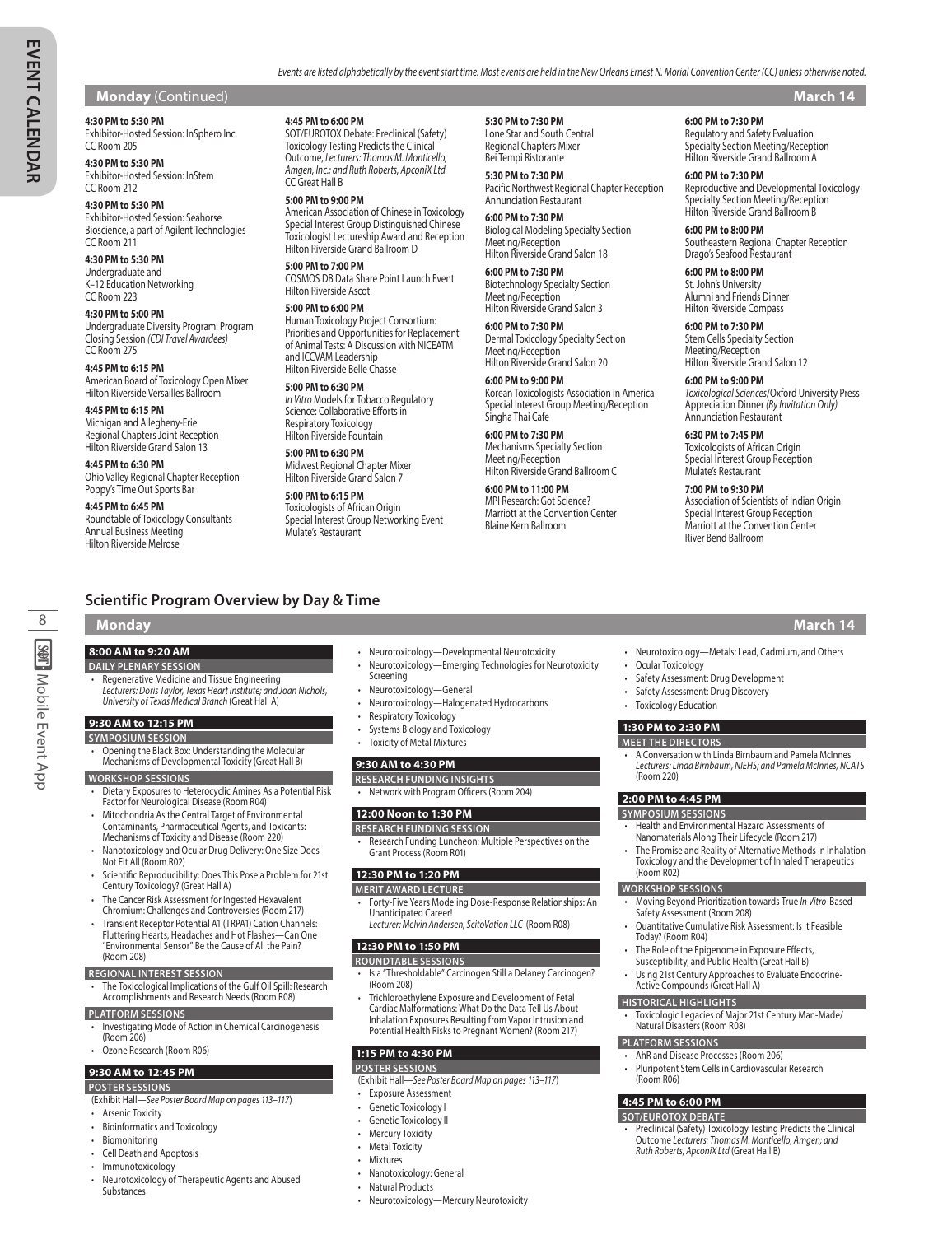# **Tuesday March 15**

**6:30 AM to 8:00 AM**

Regulatory and Safety Evaluation Specialty Section Global Regulations Breakfast—Next Stop: China CC Room R01

**6:45 AM to 8:15 AM** Education Committee Meeting CC Room 225

**6:45 AM to 7:45 AM** Graduate Student Leadership Committee Meeting CC Room 215

**6:45 AM to 7:45 AM** Postdoctoral Assembly Executive Board Meeting CC Room 202

**7:00 AM to 6:00 PM** @SOT Center—Internet Access CC Lobby A

**7:00 AM to 8:00 AM** Awards Committee Meeting CC Room 224

**7:00 AM to 8:00 AM** Central States Regional Chapter Breakfast Meeting Bourbon House Restaurant

**7:00 AM to 6:00 PM** Coat/Luggage Check CC Great Hall Foyer

**7:00 AM to 4:00 PM** Concession Stands CC Lobby A

**7:00 AM to 8:30 AM** Past Presidents' 5K Fun Run/Walk *(See Mobile Event App for Shuttle Details)* Audubon Park

**7:00 AM to 4:30 PM** SOT Office CC Room 226

**7:00 AM to 4:30 PM** Speaker Ready Room *(Scientific Session and ePoster Upload)* CC Room 214

**7:30 AM to 9:30 AM** Poster Set Up *(See Poster Session Schedule or Mobile Event App for Details)* CC Exhibit Hall

**7:30 AM to 8:30 AM** Toxic Substances Control Act (TSCA) Task Force Meeting CC Room 223

**8:00 AM to 9:20 AM** Daily Plenary Session: Inflammation and Neurodegenerative Disease, *Lecturers: Stephen Skaper, University of Padua; and Alan I. Faden, University of Maryland School of Medicine* CC Great Hall A

**8:00 AM to 5:00 PM** Guest/Spouse Hospitality Room Hilton Riverside Trafalgar

**8:00 AM to 2:15 PM** High School Student and Teacher Workshop: Safety Matters: Toxicology and Product Safety CC Room 276

**8:00 AM to 11:00 AM** Housing Desk CC Lobby A

**8:00 AM to 4:00 PM** Registration CC Lobby A

**8:30 AM to 5:00 PM** Job Bank Center CC Room 237

**9:00 AM to 10:00 AM** Audit Committee Meeting CC Room 225

**9:00 AM to 10:00 AM** Exhibitor-Hosted Session: Altasciences CC Room 205

**9:00 AM to 10:00 AM** Exhibitor-Hosted Session: Envigo CC Room 213

**9:00 AM to 10:00 AM** Exhibitor-Hosted Session: MPI Research CC Room 211

**9:00 AM to 10:00 AM** Exhibitor-Hosted Session: Organovo CC Room 212 **9:15 AM to 10:15 AM**

Complimentary Coffee CC Exhibit Hall

**9:15 AM to 2:00 PM** Concession Stands CC Exhibit Hall

**9:15 AM to 4:30 PM** SOT Pavilion, Booth 500 CC Exhibit Hall

**9:15 AM to 4:30 PM** ToxExpo Exhibits Open CC Exhibit Hall

**9:30 AM to 12:45 PM** Poster Sessions CC Exhibit Hall

**9:30 AM to 4:30 PM** Research Funding Insights CC Room 204

**9:30 AM to 12:15 PM** Scientific Sessions CC *(See Session Index on Pages 106–112 or Mobile Event App for Room Locations)*

**10:00 AM to 12:00 Noon** High School Poster Exposition *(Across from SOT Pavilion, Booth 500)* CC Exhibit Hall

**10:00 AM to 11:00 AM** Trainee Discussion with Plenary Session Presenters: Drs. Skaper and Faden *(Ticket Required; Limited Seating)* CC Lobby A Lounge

**10:30 AM to 11:30 AM** Exhibitor-Hosted Session: Battelle CC Room 213 **10:30 AM to 11:30 AM**

Exhibitor-Hosted Session: Charles River CC Room 212

**10:30 AM to 11:30 AM** Exhibitor-Hosted Session: Corning Life Sciences CC Room 211

**10:30 AM to 11:30 AM** Exhibitor-Hosted Session: Promega Corporation CC Room 205

**11:00 AM to 12:00 Noon** ToxExpo Exhibit Hall Council Walk-Through CC Exhibit Hall

**12:00 Noon to 1:30 PM** Endowment Fund Board Meeting CC Room 224

**12:00 Noon to 1:00 PM** Exhibitor-Hosted Session: ACEA Biosciences and Cellular Dynamics International, A FUJIFILM Company CC Room 213

**12:00 Noon to 1:00 PM** Exhibitor-Hosted Session: emka TECHNOLOGIES CC Room 211

**12:00 Noon to 1:00 PM** Exhibitor-Hosted Session: Sony Biotechnology Inc. CC Room 205

**12:00 Noon to 1:00 PM** Exhibitor-Hosted Session: US Environmental Protection Agency CC Room 212

**12:00 Noon to 1:15 PM** Postdoctoral Assembly Luncheon *(Ticket Required)* CC Rivergate Room

**12:15 PM to 1:45 PM** American Association of Chinese in Toxicology Special Interest Group Career Development Workshop CC Room R01

**12:15 PM to 1:45 PM** Association of Scientists of Indian Origin Special Interest Group Lunch and Learn Marriott at the Convention Center Julia

**12:15 PM to 1:45 PM** Comparative and Veterinary Specialty Section Meeting/Luncheon Marriott at the Convention Center River Bend Ballroom 1

**12:15 PM to 1:45 PM** Drug Discovery Toxicology Specialty Section Mentoring Event CC Room 201

**12:15 PM to 1:15 PM** International Neurotoxicology Association Business Meeting Hilton Riverside Belle Chasse

**12:15 PM to 1:45 PM** Medical Device and Combination Product Officers Meeting Grand Isle Restaurant

**12:15 PM to 1:45 PM** Occupational and Public Health Specialty Section Meeting/Luncheon Marriott at the Convention Center River Bend Ballroom 2

**12:30 PM to 1:20 PM** Leading Edge in Basic Science Award Lecture: New Frontiers at the Nexus of Epigenomics and Toxicology, *Lecturer: Cheryl Lyn Walker, Texas A&M Institute of Biosciences and Technology* CC Room R08

**12:45 PM to 1:00 PM** Announcement of Daily Winner of Diamond Level Supporter Exhibitor Drawing CC Exhibit Hall

**12:50 PM to 1:15 PM** Poster Set Up *(See Poster Session Schedule or Mobile Event App for Details)* CC Exhibit Hall

**1:15 PM to 4:30 PM** Poster Sessions CC Exhibit Hall

**1:30 PM to 2:30 PM** Exhibitor-Hosted Session: ChanTest and Charles River CC Room 212

**1:30 PM to 2:30 PM** Exhibitor-Hosted Session: Ellegaard Göttingen Minipigs, Marshall BioResources, and CiToxLAB Scantox CC Room 205

**1:30 PM to 2:30 PM** Exhibitor-Hosted Session: InSphero Inc. CC Room 213

**1:30 PM to 2:30 PM** Exhibitor-Hosted Session: SenzaGen CC Room 211

# **2:00 PM to 4:45 PM**

Scientific Sessions CC *(See Session Index on Pages 106–112 or Mobile Event App for Room Locations)*

**2:30 PM to 3:30 PM** Complimentary Lemonade and Popcorn CC Exhibit Hall

**3:00 PM to 4:00 PM** Exhibitor-Hosted Session: Axol Biosciences CC Room 212

**3:00 PM to 4:00 PM** Exhibitor-Hosted Session: BioReliance CC Room 213

**3:00 PM to 4:00 PM** Exhibitor-Hosted Session: NSF International/Health Sciences CC Room 205

**3:00 PM to 4:00 PM** Exhibitor-Hosted Session: Stemina Biomarker Discovery CC Room 211

**4:00 PM to 5:15 PM** Undergraduate Student Meeting *(All Undergraduate Meeting Registrants Invited)* CC Room 223

**4:30 PM to 5:30 PM** Exhibitor-Hosted Session: Axion BioSystems CC Room 211

**4:30 PM to 5:30 PM** Exhibitor-Hosted Session: Clyde Biosciences CC Room 212

**4:30 PM to 5:30 PM** Exhibitor-Hosted Session: Instem CC Room 213

**4:30 PM to 5:30 PM** Exhibitor-Hosted Session: Leadscope Inc., Lhasa Limited, and MultiCASE Inc. CC Room 205

**4:45 PM to 6:15 PM** SOT Annual Business Meeting *(All SOT Members Invited)* CC Room 207

ToxExpo 2017 Exhibit Space Selection Process CC Room 215

**5:00 PM to 7:00 PM** Human Toxicology Project Consortium: Hands-On Seminar: Creating an Adverse Outcome Pathway in the AOP Wiki Hilton Riverside Belle Chasse

**6:00 PM to 7:30 PM** Carcinogenesis Specialty Section Meeting/Reception Hilton Riverside Grand Salon 6

Cardiovascular Toxicology Specialty Section Meeting/Reception Hilton Riverside Grand Salon 1

Clinical and Translational Toxicology Specialty Section Meeting/Reception Hilton Riverside Grand Salon 16

**6:00 PM to 7:30 PM** Inhalation and Respiratory Specialty Section Meeting/Reception Hilton Riverside Grand Salon 13

**6:00 PM to 7:30 PM** Mixtures Specialty Section Meeting/Reception Hilton Riverside Grand Salon 22 #2016SOT \*toxexpo | 9

**4:45 PM to 6:00 PM**

**6:00 PM to 7:30 PM**

**6:00 PM to 7:30 PM**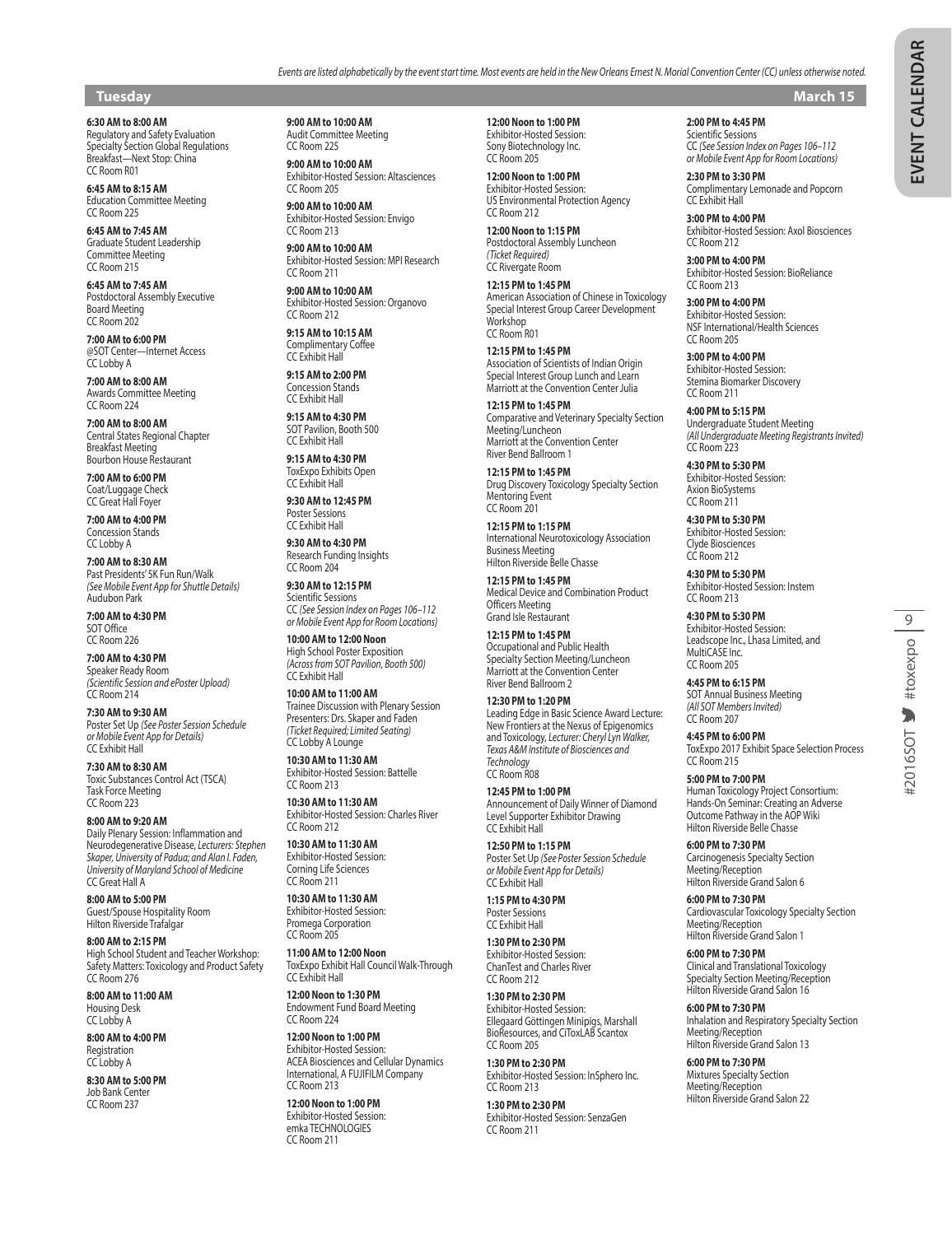*Events are listed alphabetically by the event start time. Most events are held in the New Orleans Ernest N. Morial Convention Center (CC) unless otherwise noted.*

### **Tuesday** (Continued) **March 15**

### **6:00 PM to 7:30 PM**

Molecular and Systems Biology Specialty Section Meeting/Reception Hilton Riverside Grand Salon 21

**6:00 PM to 7:30 PM** Ocular Toxicology Specialty Section Meeting/Reception

Hilton Riverside Grand Salon 12 **6:00 PM to 9:00 PM**

Southern California and Mountain West Regional Chapters Mixer Angela King Gallery

### **6:00 PM to 7:30 PM**

Superfund Research Program Meeting Marriott at the Convention Center Julia **6:30 PM to 9:00 PM**

Hispanic Organization of Toxicologists Special Interest Group Reception and Awards Ceremony Jonathan Ferrara Gallery

### **7:00 PM to 10:00 PM** University of Rochester Toxicology Program Annual Alumni Reception Hilton Riverside River Room

**7:30 PM to 10:30 PM** Northern California Regional Chapter Reception Pat O's on the River Grand Terrace

**7:30 PM to 9:00 PM** Tox ShowDown Hilton Riverside Jefferson Ballroom

**9:00 PM to 11:00 PM** Michigan State University Environmental Toxicology Reception Hilton Riverside Melrose

### **9:00 PM to 11:00 PM**

Rutgers Joint Graduate Program in Toxicology Annual Dessert Reception Hilton Riverside Versailles Ballroom

# **Scientific Program Overview by Day & Time**

# **Tuesday March 15**

10

**SMT: Mobile Event App** 

### **8:00 AM to 9:20 AM**

- **DAILY PLENARY SESSION** • Inflammation and Neurodegenerative Disease
- *Lecturers: Stephen Skaper, University of Padua; and Alan I. Faden, University of Maryland School of Medicine* (Great Hall A)

# **9:30 AM to 12:15 PM**

- **SYMPOSIUM SESSIONS** • Drug-Induced Taste Change in Clinical Practice and Preclinical Safety Evaluation (Room R06)
- Genotypic and Intrinsic Risk Factors That Increase
- Susceptibility to Inhaled Pollutants (Room 217)
- Systems Understanding of the Impact of the Nrf2 Pathway
- on Chemical Toxicity and Cell Fate (Room 206)
- Unknown, Unknowns: Exploring the Unidentified Fraction of Complex Mixtures (Room 208) **WORKSHOP SESSIONS**

# • Bioactivity-Based Margin of Exposure Safety Assessment: The Next Stop along the Road to 21st Century Safety Assessments (Great Hall B)

- Maternal Exposure to Nanoparticles—How Does It Affect the Fetus? Status, Mechanisms, and Future Directions (Room 220)
- Multi-Omics in Predictive Toxicology: Development and Application in Environmental Monitoring Programs (Room R08)
- Scientific and Regulatory Advances in Safety Evaluation of Heavy Metals in Food (Room R02)

### **PLATFORM SESSION**

• Zebrafish Models: Advances and Applications in DART (Room R04)

### **9:30 AM to 12:45 PM**

### **POSTER SESSIONS**

- (Exhibit Hall—*See Poster Board Map on pages 113–117*)
- Alternative Models: Fish, Worms, and More
- Carcinogenesis I
- Carcinogenesis II
- Chemical and Biological Weapons
- Developmental Basis of Adult Disease
- Endocrine Toxicology
- Inflammation in Disease
- Inflammation: Methods and Mechanisms
- Liver—Mechanisms
- Liver—Models

### • Risk Assessment 1

- Stem Cell Biology and Toxicology
- Toxic Inhalants Research

# **9:30 AM to 4:30 PM**

- **RESEARCH FUNDING INSIGHTS**
- Network with Program Officers (Room 204)

### **12:30 PM to 1:20 PM**

- **LEADING EDGE IN BASIC SCIENCE AWARD LECTURE**
- *•* New Frontiers at the Nexus of Epigenomics and Toxicology, *Lecturer: Cheryl Lyn Walker, Texas A&M Institute of Biosciences and Technology* (Room R08)

# **1:15 PM to 4:30 PM**

### **POSTER SESSIONS**

(Exhibit Hall—*See Poster Board Map on pages 113–117*)

- 
- 3D Cell and Organ-on-a-Chip Models • Alternative Models for Ocular and Skin Toxicity
- Biological Modeling
- Clinical and Translational Toxicology
- Food Safety/Nutrition 1
- Gene Regulation and Signal Transduction
- **Medical Devices**
- Neurotoxicology—Dopaminergic Systems and Toxicants
- 
- Neurotoxicology—Manganese Neurotoxicity • Neurotoxicology—Neurodegenerative Diseases
- Neurotoxicology—Pesticide Neurotoxicity
- Non-Pharmaceutical Safety Assessment
- Oxidative Injury and Redox Biology
- Particulate Matter Toxicology

# **Receptors**

# **SYMPOSIUM SESSIONS**

- New Mechanistic Insights into How the Immune System Drives Hepatic Adverse Drug Reactions (Great Hall A)
- Reciprocal Synergism: New Insights into Thyroid Hormone Action in Brain Development and Neurodevelopmental Toxicity (Room R08)
- The Role of Gene SLC30A10 on Manganese Homeostasis and Functional Outcomes: Implications for Homeostasis and Neurotoxicity (Room R02)
- Using Multi- and Transgenerational Effects of Environmental Exposures in Diverse Animal Models for Assessment of Human Health Risks (Great Hall B)

### **WORKSHOP SESSIONS**

- Cannabis in the Courtroom (Room 217)
- Read-Across: Building Scientific Confidence in the Development and Evaluation of Read-Across for Regulatory
- Purposes Using Tox21 Approaches (Room 220)
- Safety Assessment of Topically Exposed Cosmetic Ingredients: Lessons Learned (Room 208)

# **PLATFORM SESSIONS**

- Nanotoxicology: *In Vivo* (Room R04)
- Qualification of "New" DART Tools for Hazard Identification (Room R06)

### **4:45 PM to 6:15 PM**

- **SPECIAL MEMBER SESSION**
- SOT Annual Business Meeting (Room 207)

**2:00 PM to 4:45 PM**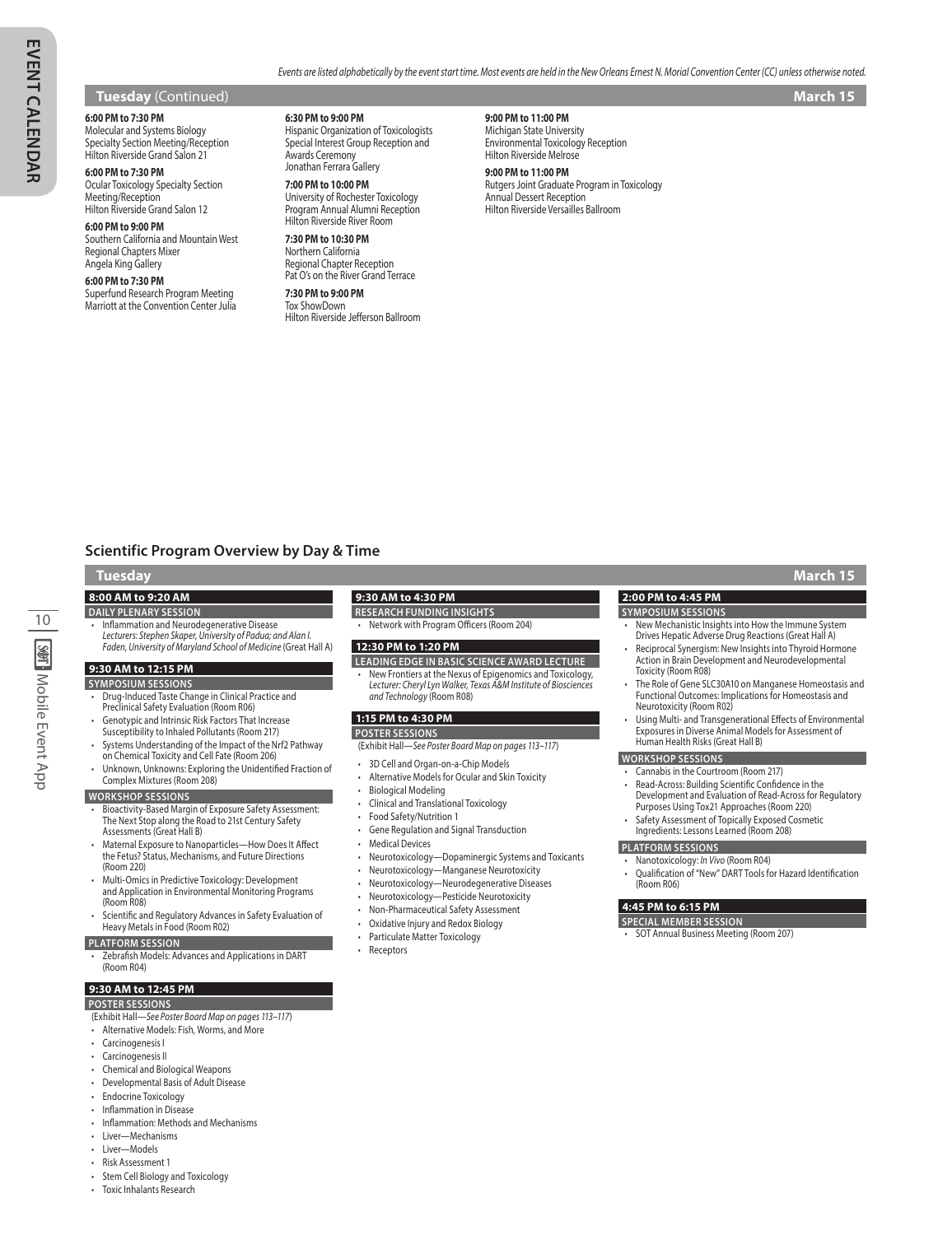# **Wednesday March 16**

**6:30 AM to 8:00 AM** Academy of Toxicological Sciences

Board of Directors Meeting Hilton Riverside Durham **6:45 AM to 8:00 AM**

Hispanic Organization of Toxicologists Special Interest Group Mentoring Breakfast CC Rivergate Room

**6:45 AM to 8:00 AM** Special Interest Group Collaboration Group Global Hot Topics Event CC Room R01

**7:00 AM to 6:00 PM** Coat/Luggage Check CC Great Hall Foyer

**7:00 AM to 8:30 AM** Committee on Diversity Initiatives Meeting CC Room 216

**7:00 AM to 4:00 PM** Concession Stands CC Lobby A

**7:00 AM to 8:30 AM** Graduate Student Leadership Committee Executive Board Meeting CC Room 224

**7:00 AM to 4:30 PM** SOT Office CC Room 226

**7:00 AM to 4:30 PM** Speaker Ready Room *(Scientific Session and ePoster Upload)* CC Room 214

**7:00 AM to 8:00 AM** ToxExpo Liaison Working Group CC Room 223

**7:30 AM to 8:30 AM** Contemporary Concepts in Toxicology Conferences Committee Meeting CC Room 215

**7:30 AM to 9:30 AM** Poster Set Up *(See Poster Session Schedule or Mobile Event App for Details)* CC Exhibit Hall

**8:00 AM to 6:00 PM** @SOT Center—Internet Access CC Lobby A

**8:00 AM to 9:20 AM** Daily Plenary Session: Keynote Medical Research Council (MRC) Lecture, *Lecturer: Robin J.M. Franklin, Wellcome Trust-MRC Cambridge Stem Cell Institute, University of Cambridge* CC Great Hall A

**8:00 AM to 5:00 PM** Guest/Spouse Hospitality Room Hilton Riverside Trafalgar

**8:00 AM to 4:00 PM** Registration CC Lobby A

**8:30 AM to 5:00 PM** Job Bank Center CC Room 237

**9:00 AM to 10:00 AM** Exhibitor-Hosted Session: Charles River CC Room 212

**9:00 AM to 10:00 AM** Exhibitor-Hosted Session:

Hepregen Corporation (now Ascendance Biotechnology, Inc) CC Room 205

**9:15 AM to 10:15 AM** Complimentary Coffee CC Exhibit Hall

**9:15 AM to 2:00 PM** Concession Stands CC Exhibit Hall

**9:15 AM to 4:30 PM** SOT Pavilion, Booth 500 CC Exhibit Hall

**9:15 AM to 4:30 PM** ToxExpo Exhibits Open CC Exhibit Hall

**9:30 AM to 12:45 PM** Poster Sessions CC Exhibit Hall

**9:30 AM to 4:30 PM** Research Funding Insights CC Room 204

**9:30 AM to 12:15 PM** Scientific Sessions CC *(See Session Index on Pages 106–112 or Mobile Event App for Room Locations)*

**10:00 AM to 11:00 AM** Trainee Discussion with Medical Research Council (MRC) Lecturer: Dr. Franklin *(Ticket Required; Limited Seating)* CC Lobby A Lounge

**10:30 AM to 11:30 AM** Exhibitor-Hosted Session: Envigo CC Room 213

**10:30 AM to 11:30 AM** Exhibitor-Hosted Session: UNIConnect CC Room 205

**11:30 AM to 12:30 PM** Finance Committee Meeting CC Room 225

**11:30 AM to 1:00 PM** Membership Committee Meeting CC Room 216

**12:00 Noon to 1:00 PM** Exhibitor-Hosted Session: Eurofins BioPharma Product Testing and AnaPath CC Room 211

**12:00 Noon to 1:00 PM** Exhibitor-Hosted Session: Fraunhofer ITEM CC Room 205

**12:00 Noon to 1:00 PM** Exhibitor-Hosted Session: ICF International CC Room 212

**12:00 Noon to 1:30 PM** Regional Chapter Collaboration and Communications Committee (RC4) Meeting CC Room 223

**12:15 PM to 1:45 PM** *In Vitro* and Alternative Methods Specialty Section Meeting/Luncheon Marriott at the Convention Center Blaine Kern Ballroom A

**12:15 PM to 1:45 PM** Molecular and Systems Biology Specialty Section Mentoring Event Capdeville Restaurant

**12:30 PM to 12:45 PM**

Announcement of Exhibitor Provided Raffle Prizes CC Exhibit Hall

**12:30 PM to 2:00 PM** Board of Publications Meeting CC Room 224

**12:30 PM to 1:20 PM** Distinguished Toxicology Scholar Award Lecture: Bioactivation: An Initiating Event in Chemical-Induced Tissue Injury, *Lecturer: I. Glenn Sipes, University of Arizona* CC Room R08

**12:30 PM to 1:50 PM** Scientific Sessions CC *(See Session Index on Pages 106–112 or Mobile Event App for Room Locations)*

**12:45 PM to 1:00 PM** Announcement of Daily Winner of Diamond Level Supporter Exhibitor Drawing CC Exhibit Hall

**12:50 PM to 1:15 PM** Poster Set Up *(See Poster Session Schedule or Mobile Event App for Details)* CC Exhibit Hall

**1:15 PM to 4:30 PM** Poster Sessions CC Exhibit Hall

**1:30 PM to 2:00 PM** Undergraduate Education Subcommittee Meeting CC Room 215

**2:00 PM to 4:45 PM** Scientific Sessions CC *(See Session Index on Pages 106–112 or Mobile Event App for Room Locations)*

**2:15 PM to 4:00 PM** Undergraduate Educator Network Meeting CC Room 215

**2:30 PM to 3:30 PM** Complimentary Lemonade and Popcorn CC Exhibit Hall

**4:30 PM to 5:30 PM** Exhibitor-Hosted Session: Sinclair Research Center CC Room 212

**4:30 PM to 10:00 PM** ToxExpo Tear Down CC Exhibit Hall

**4:45 PM to 5:45 PM** Immunotoxicology Specialty Section Mentoring Event Marriott at the Convention Center River Bend Ballroom 2

**4:45 PM to 7:00 PM** Women in Toxicology Special Interest Group Reception Hilton Riverside Versailles Ballroom

**5:00 PM to 6:20 PM** Scientific Sessions CC *(See Session Index on Pages 106–112 or Mobile Event App for Room Locations)*

**5:00 PM to 6:20 PM** Society of Toxicology and Japanese Society of Toxicology Mini-Symposium: Advances in Metal Toxicity CC Room 217

Translational Impact Award Lecture: Translational Non-Invasive Biomarkers of Acetaminophen-Induced Liver Injury, *Lecturer: Richard Beger, NCTR, US Food and Drug Administration* CC Room R08

**6:00 PM to 7:30 PM** Drug Discovery Toxicology Specialty Section Meeting/Reception Hilton Riverside Grand Salon 16

**6:00 PM to 7:30 PM** Food Safety Specialty Section Meeting/Reception Hilton Riverside Grand Salon 13

**6:00 PM to 7:30 PM** Immunotoxicology Specialty Section Meeting/Reception Hilton Riverside Grand Salon A

**6:00 PM to 7:30 PM** Medical Device and Combination Product Specialty Section Meeting/Reception Hilton Riverside Grand Salon 22

**6:00 PM to 7:30 PM** Metals Specialty Section Meeting/Reception Hilton Riverside Grand Salon 12

**6:00 PM to 7:30 PM** Nanotoxicology Specialty Section Meeting/Reception Hilton Riverside Grand Salon 21

**6:00 PM to 7:30 PM** Neurotoxicology Specialty Section Meeting/Reception Hilton Riverside Grand Ballroom A

**6:00 PM to 7:30 PM** Risk Assessment Specialty Section Meeting/Reception Hilton Riverside Grand Ballroom B

**7:00 PM to 8:30 PM** President's Reception *(By Invitation Only)* Hilton Riverside Napoleon Ballroom

**8:30 PM to 10:00 PM** Academy of Toxicological Sciences Annual Business Meeting and Reception *(Ticket Required)* Hilton Riverside Jefferson Ballroom

*Events are listed alphabetically by the event start time. Most events are held in the New Orleans Ernest N. Morial Convention Center (CC) unless otherwise noted.*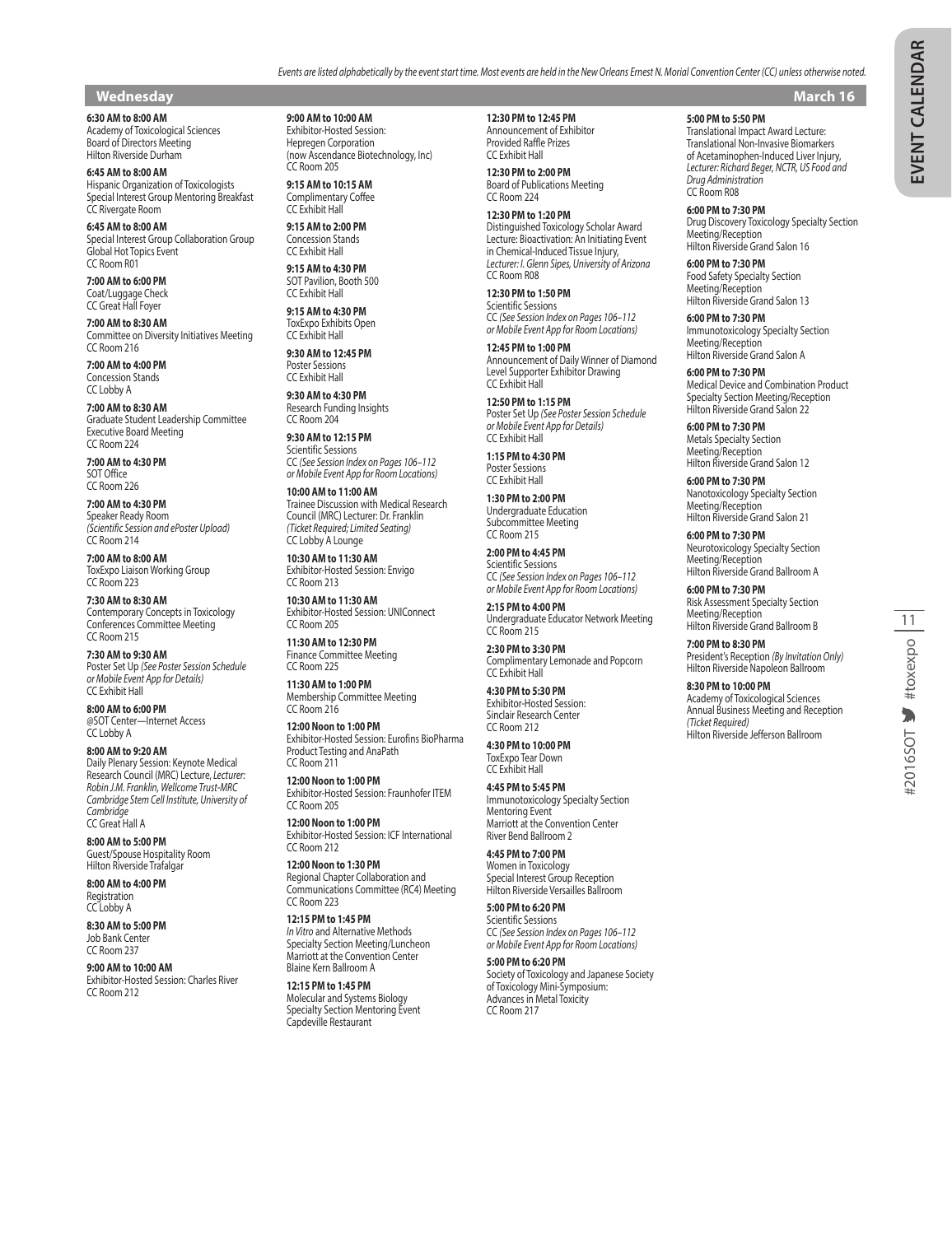# **Scientific Program Overview by Day & Time**

# **Wednesday March 16**

# **8:00 AM to 9:20 AM**

**DAILY PLENARY SESSION—KEYNOTE MEDICAL RESEARCH COUNCIL (MRC) LECTURE**

• Regenerating CNS Myelin—From Mechanisms to Medicines *Lecturer: Robin J.M. Franklin, Wellcome Trust-MRC Cambridge Stem Cell Institute, University of Cambridge* (Great Hall A)

# **9:30 AM to 12:15 PM**

- **SYMPOSIUM SESSIONS** • Patient-Specific Stem Cells As Models for Gene, Drug, and Environment Interactions in Disease (Great Hall B)
- Sulfur Mustard Poisoning: Mechanisms of Dermal and Pulmonary Toxicity and New Treatment Approaches (Room R02)

# **WORKSHOP SESSIONS**

- An Update on Juvenile Animal Testing (Room R08)
- Moving Beyond Cancer: Current State of the Science of
- Noncancer Health Effects of Arsenic (Room 220)
- Paradigm Change in Toxicology: What Will It Take to Bring Advances in the Science of Toxicology into Regulatory Use? (Room 208)
- Screening Chemicals for Neurotoxicity Outcomes—Using Large Datasets and Multiple Endpoints to Develop "Toxicity Profiles" (Room 217)

### **INFORMATIONAL SESSION**

• Tox21 Challenge To Build Predictive Models of Nuclear Receptor and Stress Response Pathways As Mediated by Exposure to Environmental Toxicants and Drugs (Room R04)

### **PLATFORM SESSIONS**

- Effects of Food-Associated Agents on Inflammation,
- Metabolic Disease, and Cancer (Room R06)
- Nrf2 in Redox Biology (Room 206)

### **9:30 AM to 4:30 PM**

- **RESEARCH FUNDING INSIGHTS**
- Network with Program Officers (Room 204)

### **9:30 AM to 12:45 PM**

12

**SMT**: Mobile Event App

- **POSTER SESSIONS**
- (Exhibit Hall—*See Poster Board Map on pages 113–117*) • Autoimmunity/Hypersensitivity
- **Biomarkers**
- Cardiovascular Toxicology
- 
- Computational and Systems Toxicology I • Computational and Systems Toxicology II
- Ecotoxicology
- Nanotoxicology: *In Vitro*
- 
- Nanotoxicology: *In Vivo*
- Pesticides
- Pharmacogenetics/Genetic Polymorphisms
- Risk Assessment 2
- Risk Assessment 3

### **12:30 PM to 1:20 PM**

**DISTINGUISHED TOXICOLOGY SCHOLAR** 

### **AWARD LECTURE**

*•* Bioactivation: An Initiating Event in Chemical-Induced Tissue Injury, *Lecturer: I. Glenn Sipes, University of Arizona* (Room R08)

### **12:30 PM to 1:50 PM**

- **ROUNDTABLE SESSION** • Combination Toxicology: Are We Testing the Right Things? (Room 208)
- **INFORMATIONAL SESSIONS**
- Updating FDA's Redbook: The Importance of Stakeholder Involvement (Room 217)
- Why Did the Scientific Program Committee Reject My Proposal? Developing a Good Idea Into an Accepted SOT Session (Room R02)
- **EDUCATION-CAREER DEVELOPMENT SESSION**
- The Evolution of the Postdoc: Transitioning from Trainee to Professional in the Modern Era (Room 220)

# **1:15 PM to 4:30 PM**

- **POSTER SESSIONS**
- (Exhibit Hall—*See Poster Board Map on pages 113–117*)
- Alternative *In Vitro* Toxicity Models
- Animal Models of Disease
- Animal Models: Methods and Measurements
- Cytochrome P450
- Developmental and Juvenile Toxicology
- Developmental Toxicology (Non-Rodent)
- Epidemiology and Public Health
- 
- 
- Kidney—Models to Mechanisms and Molecular Biomarkers
- Liver—Translational
- Regulation and Policy
- Reproductive Toxicology
- **Tobacco Products**

## **2:00 PM to 4:45 PM**

### **SYMPOSIUM SESSIONS**

- High-Content Imaging for Predictive Toxicology: Discriminating between Adverse and Adaptive Outcomes (Room 208)
- Novel Roles of Reactive Oxygen Species (ROS) in Human Diseases: Why ROS Never Gets Stale (Room R08)
- Use of the Adverse Outcome Pathway (AOP) Concept to Link Epidemiological to Mechanistic Data on the Correlation of Pesticide Exposures and Parkinson's Disease (Great Hall B)

# **WORKSHOP SESSIONS**

- Advanced Techniques in PBPK Modeling to Improve Quantitative Risk Assessment for Infants and Children (Room 220)
- "Breaking Bad": Cardiovascular Autophagy Gone Rogue: A Putative Mechanism of Toxicity and a Drug Target in Disease (Room 217)
- *In Vitro* Dosimetry of Engineered Nanomaterials: Too Complicated to Consider, Too Important to Ignore (Room R02)
- Medical Device Biomaterials: Challenges in Assessing the Toxicity and Biocompatibility of Nanomaterials, Bioabsorbables, and Tissue Scaffolds (Room R04)

# **PLATFORM SESSIONS**

- Heavy Metals: Mechanisms and Disease Pathogenesis (Room R06)
- Innovations in Toxicology Education (Room 206)

### **5:00 PM to 5:50 PM**

- **TRANSLATIONAL IMPACT AWARD LECTURE**
- **Translational Non-Invasive Biomarkers of Acetaminophen** Induced Liver Injury, *Lecturer: Richard Beger, NCTR, US Food and Drug Administration* (Room R08)

### **5:00 PM to 6:20 PM**

**SOCIETY OF TOXICOLOGY AND JAPANESE SOCIETY OF** 

- **TOXICOLOGY MINI-SYMPOSIUM** • Advances in Metal Toxicity, *Lecturer: Michael Aschner, Albert*
- *Einstein College of Medicine; and Yoshito Kumagai, University of Tsukuba* (Room 217)

# **5:00 PM to 6:20 PM**

**EDUCATION-CAREER DEVELOPMENT SESSION** • "Talksicology": Effective Oral Presentation Techniques (Room 220)

**Did You Miss a Poster?**

# SOT provides you an alternative.

# ePosters—A Convenient Way to View Posters

# Now, in addition to attending the poster sessions, you can view some of the posters through the SOT Mobile Event App.

Search and view the ePosters on your mobile device using the ePoster feature in the SOT Mobile Event App—before, during, and after the meeting (until May 11, 2016). If you are a poster presenter, please take a few minutes to upload your PowerPoint or PDF poster through the user-friendly presentation system at: **https://cms.psav.com/sot2016p**.



- **Epigenetics** 
	- Food Safety/Nutrition 2
		-